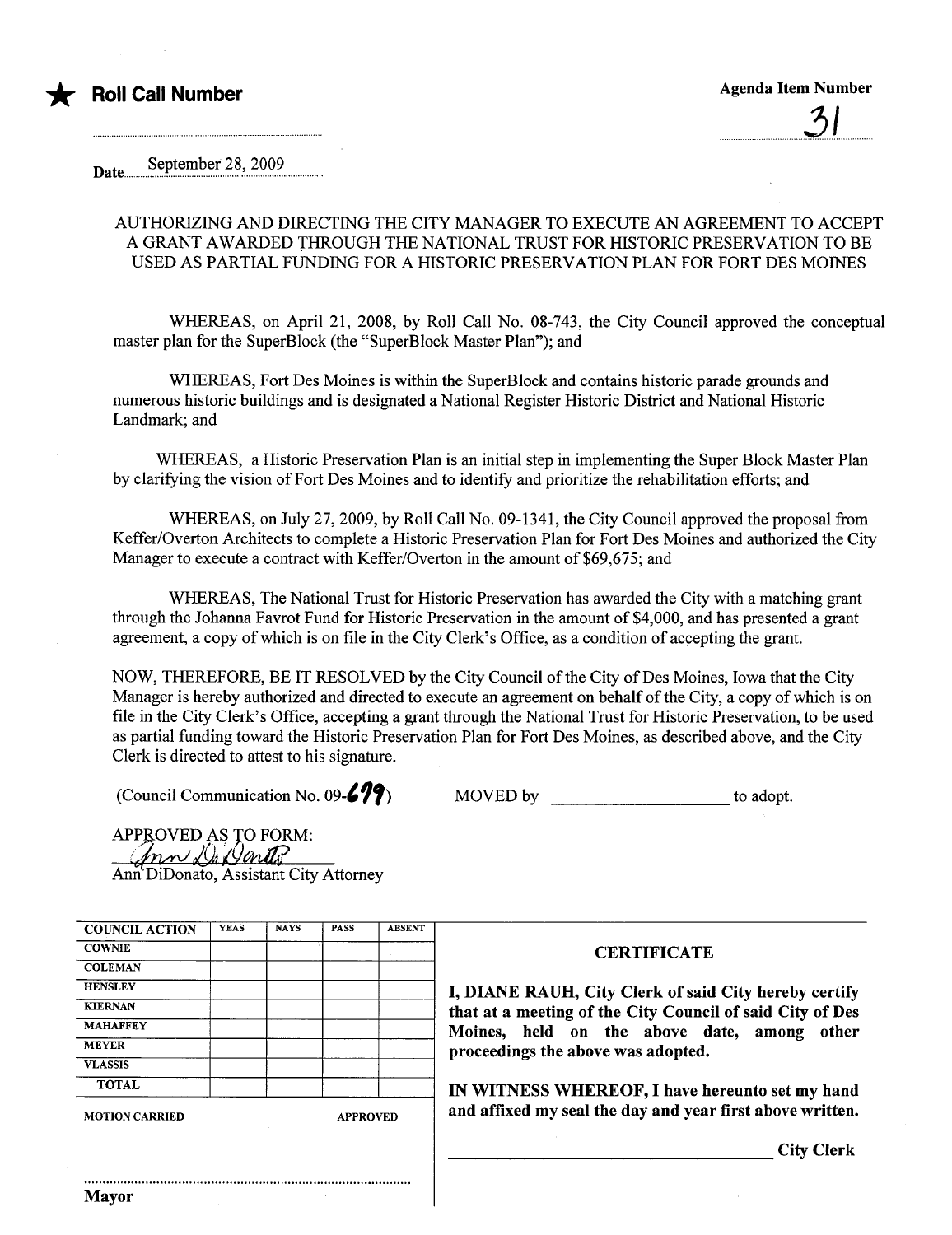NATIONAL TRUST FOR HISTORIC **PRESERVATION**®  $31$ 

Midwest **OFFICE** 

August 26, 2009

Ms. Mindy Moore Park Planner Des Moines Park and Recreation Department 600 East Court Ave., Suite 200 Des Moines, IA 50309

Dear Ms. Moore:

It is a pleasure to inform you that City of Des Moines Park and Recreation Department's application for a grant from the Johanna Favrot Fund for Historic Preservation has been approved. We have allocated \$4,000.00, which will be matched by local funds, to help support the hiring of a consultant to create a Historic Preservation Plan for Fort Des Moines.

The National Trust for Historic Preservation is very supportive of your worthwhile preservation activity. It was selected from a large number of qualified applicants competing for a very limited amount of funds. We hope that this letter of support and financial commitment will assist your organization in raising any additional funds needed for this historic preservation activity.

Along with this Agreement, we have included a Photograph or Video Release Form, and an Individual/Minor Release Form, for the images that you submitted with your Grant Application. Please sign and return the enclosed Photograph or Video Release Form along with the signed Grant Agreement letter. If people are prominently featured in any of these photographs, please also complete the Individual and Minor Release Form.

Acceptance of this grant is indication of your willingness to conduct your project in conformance with the following special conditions:

- 1. Required Match. This grant must be matched with other funding on a one-toone basis. Evidence of the match must be submitted in the final report required in Paragraph 10.
- 2. National Trust Concurrence with Consultant Selection. We concur with your selection of Keffer/Overton, Genus Landscape Architects. Penelope LeFew-Blake, and Heidi Hohmann for this project. If you wish to change consultants, new approval must be sought from the National Trust.

Midwest Office 53 West Jackson Boulevard, Suite 350 Chicago, IL 60604 p 312.939.5547 F 312.939.5651 E mwro¡§nthp.org Serving: IL, lA, IN. MI, MN. MO. OH & Wi www.PreservationNation.org

National Office 1785 Massachusetts Avenue, NW Washington, DC 20036 p 202.588.6000 F 202.588.6038 **E** info@nthp.org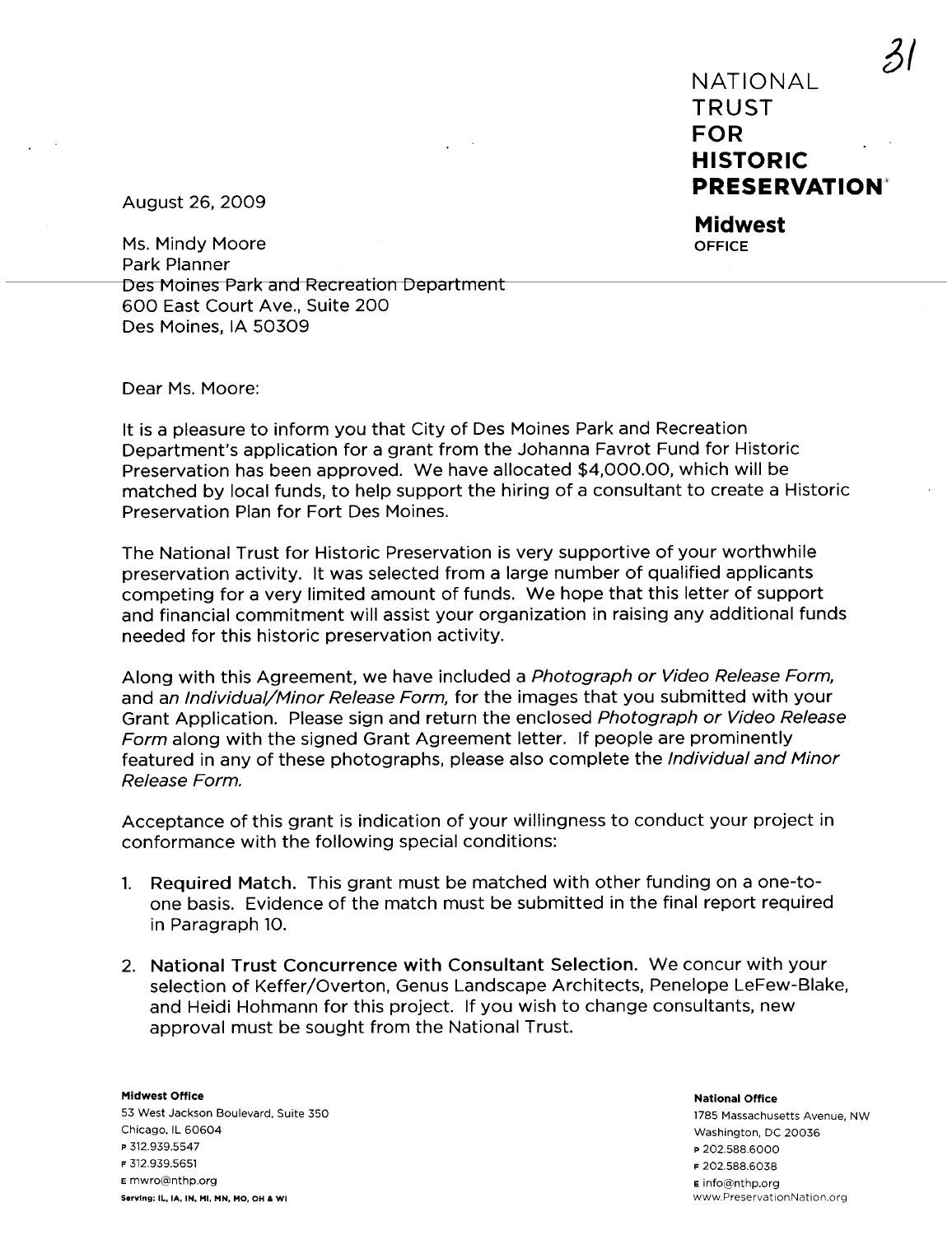- 3. Competitive Procurement Process. You agree that all procurement of goods and services shall be conducted in a manner that provides maximum open and free competition. When a procurement exceeds \$25,000, you must seek at least three (3) competitive bids or quotes. (This applies to any procurement greater than \$25,000 that is part of this grant-assisted project, whether financed through National Trust funds or through the matching funds that make up the rest of the project's approved budget.) Although it is not always necessary to select the lowest bid, an explanation for the selection must be documented using the attached Competitive Bid Report Form, which should be retained in your files and made available to the National Trust upon request. You should also maintain procedures to ensure that procurement of goods and services, including consultant services, do not present a conflict of interest.
- 4. Equal Opportunity. You agree not to discriminate against any employee or applicant for employment because of race, color, religion, gender, age, sexual orientation, or national origin. Further, you agree to take affirmative action to assure that applicants are employed and that employees are treated during their employment without regard to their race, color, religion, gender, age, sexual orientation, or national origin. The obligations of this paragraph also extend to disabled veterans, Vietnam-era veterans and handicapped persons.
- 5. Retention of Records. You must maintain auditable records of all expenditures under this grant for three (3) years after completion of this grant-assisted project.
- 6. Planning for Preservation Work. Any documents or plans for preservation work that result from the project must conform to the Secretary of the Interior's Standards for the Treatment of Historic Properties, as appropriate.
- 7. Publicity and Acknowledgement of Grant Assistance. A sample press release has been sent to your organization under separate cover to help publicize the grant. The National Trust must be listed as a supporter in any printed material and publicity releases. Should material emanating from this preservation activity be published for distribution, appropriate acknowledgement of the Trust's participation should be given using the following statement:

"This project has been funded in part by a grant from the Johanna Favrot Fund for Historic Preservation of the National Trust for Historic Preservation."

Grantee agrees to get approval from the National Trust when using the National Trust logo in any materials promoting the grant, including but not limited to press releases, web site recognition, signage, and newsletters.

In accepting this grant, the grantee agrees to provide the National Trust for Historic Preservation in the United States with a non-exclusive, royalty-free license to use and to allow others to use any reports or other materials funded by the grant.